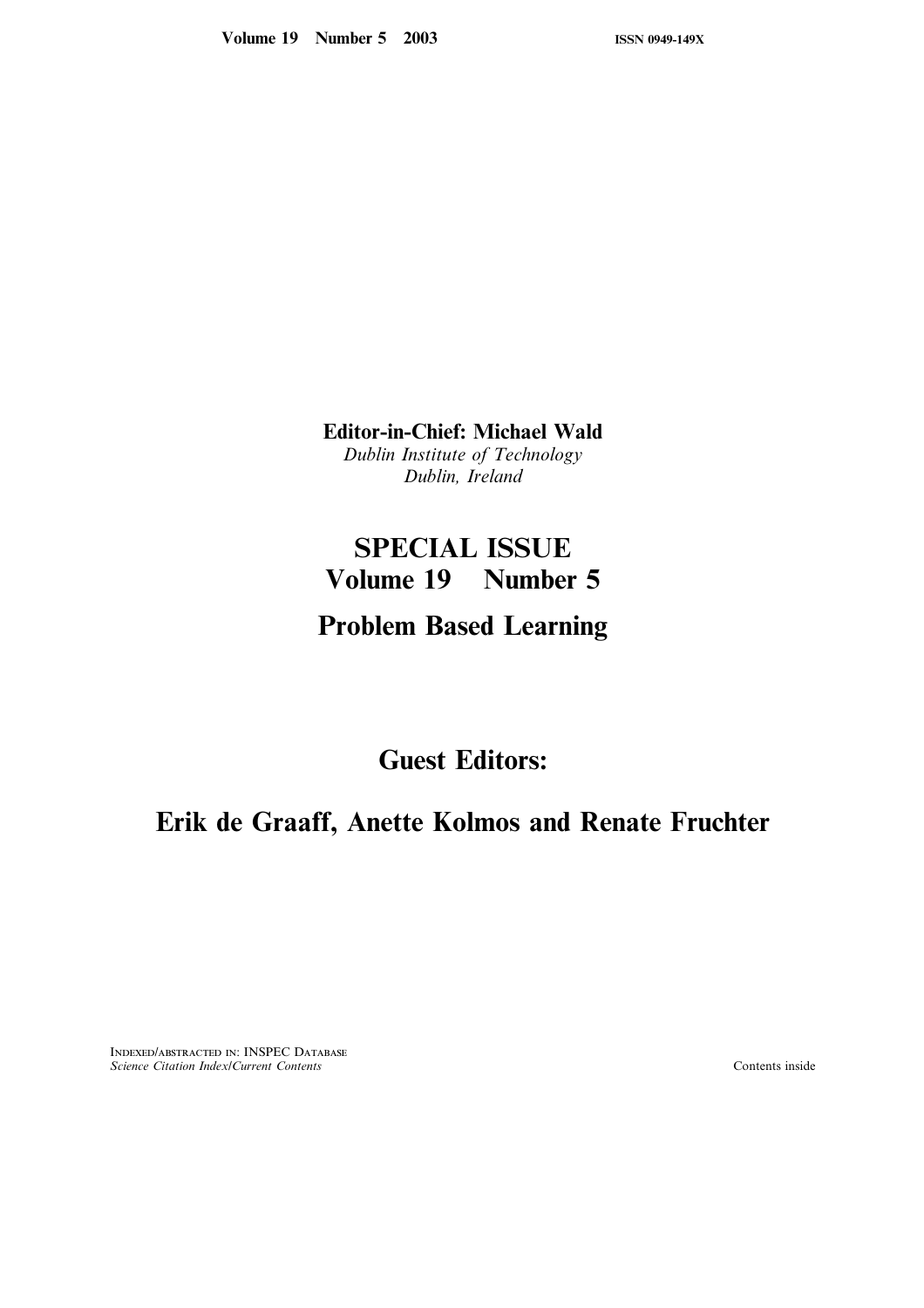# The International Journal of ENGINEERING EDUCATION

#### Editor-in-Chief

M. S. Wald, Dublin Institute of Technology, Bolton Street, Dublin, Ireland Tel: (International) +353 27 61400; Fax: (+353 1) 4023999; E-Mail: ijee@eircom.net Website: http://www.ijee.dit.ie. Editor's direct phone: (+353 27) 61400.

#### ASSOCIATE EDITORS

C. Kuo, University of Strathclyde, 100 Montrose St., Glasgow G4 0LZ, Scotland

Tel: (International +44-141) 552 4400; E-mail: c.kuo@strath.ac.uk

L. S. Fletcher, Department of Mechanical Engineering, Texas A&M University, College Station, TX 77843, USA

D. McCarthy, Dublin Institute of Technology, Bolton St., Dublin, Ireland

M. Murphy, Dublin Institute of Technology, Bolton St., Dublin, Ireland

J. Turner, Dublin Institute of Technology, Bolton St., Dublin, Ireland

#### BOARD OF EDITORS

C. Y. Lam, School of Mechanical and Production Engineering, Nanyang Technological University, Singapore 639798

R. Natarajan, Chairman, All India Council for Technical Education, New Delhi, India

C. S. Slater, Department of Chemical Engineering, Rowan College, Glassboro, NJ 08028, USA

S. Waks, Department of Education in Technology & Science, Israel Institute of Technology, Haifa 32000, Israel

#### Editorial Advisory Board

Caroline Baillie, Integrated Learning Centre, Faculty of Applied Sciences, Queens University, Kingston, Ontario, Canada K7L 3N6

F. Bodendorf, Department of Information Systems, University of Nuremberg-Erlangen, Germany

E. Eder, Royal Military College of Canada, Kingston, Ontario, Canada K7K 5LO

Nesimi Ertugrul, Department of Electrical and Electronic Engineering, University of Adelaide, 5005 Australia

R. Felder, North Carolina State University, Raleigh NC 27695, USA

I. Gibson, Industrial Engineering Department, National University of Ireland, Galway, Ireland

Denis Gillet, Automatic Control Laboratory, Swiss Federal Institute of Technology, CH.-1015, Lausanne EPFL, Switzerland

Ahmad Ibrahim, De Vry, Mississauga, Toronto, ON, Canada L5R 3W3

J. Jawitz, Faculty of Engineering and Built Environment, University of Cape Town, South Africa

R. C. Jones, World Expertise LLC, 2001 Mayfair McLean Court, Falls Church, VA 22043-1761, USA

Paul King, Department of Biomedical Engineering, Vanderbilt University, Nashville TN 37235, USA

T. Kurfess, George W. Woodruff School of Mechanical Engineering, Georgia Institute of Technology, Atlanta GA 30332, USA

K. Mallalieu, Electrical & Computer Engineering, University of West Indies, St. Augustine, Trinidad

J. F. Marchman, Aerospace & Ocean Engineering Department, Virginia Tech, Blacksburg, VA 24061, USA

Etsuo Morishita, Department of Aeronautics and Astronautics, University of Tokyo, Japan

C. Newberry, Aeronautics and Astronautics, Naval Postgraduate School, Monterey, CA 93943, USA

Terrance O'Brien, Department of Curriculum and Instruction, North Carolina State University, Raleigh NC 27695, USA

T. Owens, Dept. of Electrical Engineering and Electronics, Brunel University, Uxbridge, UB8 3PH, UK

S. Pomeranz, Department of Mathematical and Computer Sciences, University of Tulsa, Tulsa, OK, USA

Z. J. Pudlowski, Faculty of Engineering, Monash University, Clayton, Melbourne, Vic 3168, Australia

N. J. Salamon, Engineering Science and Mechanics, The Pennsylvania State University, University Park, PA 16802, USA

Sheri D. Sheppard, Mechanical Engineering, Stanford University, Stanford, CA 94305, USA.

P. Shiue, School of Engineering, Christian Brothers University, Memphis TN 38104, USA

#### 2003 Subscription Rates (including postage and insurance)

Annual institutional subscription rate £395. Personal subscription rate for those whose library subscribes £115. For North American institutional subscribers \$590. Subscription enquiries should be sent to TEMPUS Publications, Dublin Institute of Technology, Bolton St., Dublin, Ireland. Tel: (+353 1) 4023605, Fax (+353 1) 4023999.

#### Back Issues

Back issues available from TEMPUS Publications.

Copyright  $\oslash$  2003 TEMPUS Publications Copyright A 2003 TEMPUS Published 6 per annum

It is a condition of publication that manuscripts submitted to this journal have not been published and will not be simultaneously submitted or published elsewhere. By submitting a manuscript, the authors agree that the copyright for their article is transferred to the publisher if and when the article is accepted for publication. However, assignment of copyright is not required from authors who work for organizations which do not permit such assignment. The copyright covers the exclusive rights to reproduce and distribute the article, including reprints, photographic reproductions, microform or any other reproductions of similar nature and translations. No part of this publication may be reproduced, stored in a retrieval system or transmitted in any form or by any means, electronic, electrostatic, magnetic tape, mechanical, photocopying, recording or otherwise, without permission in writing from the copyright holder.

Photocopying Information for Users in the U.S.A.

The Item-fee Code for this publication indicates that authorization to photocopy items for internal or personal use is granted by the copyright holder for libraries and other users registered with the Copyright Clearance Center (CCC) Transactional Reporting Service provided the stated fee for copying beyond that permitted by Section 107 or 108 of the United States Copyright Law, is paid. The appropriate remittance of \$3.00 per copy per article is paid directly to the Copyright Clearance Center Inc., 27 Congress Street, Salem, MA 01970, USA.

#### Permission for Other Use

The copyright owner's consent does not extend to copying for general distribution, for promotion, for creating new works, or for resale. Specific written permission must be obtained from the publisher for such copying.

The Item-fee Code for this publication is:  $0949-149X/92$  \$3.00 + 0.00.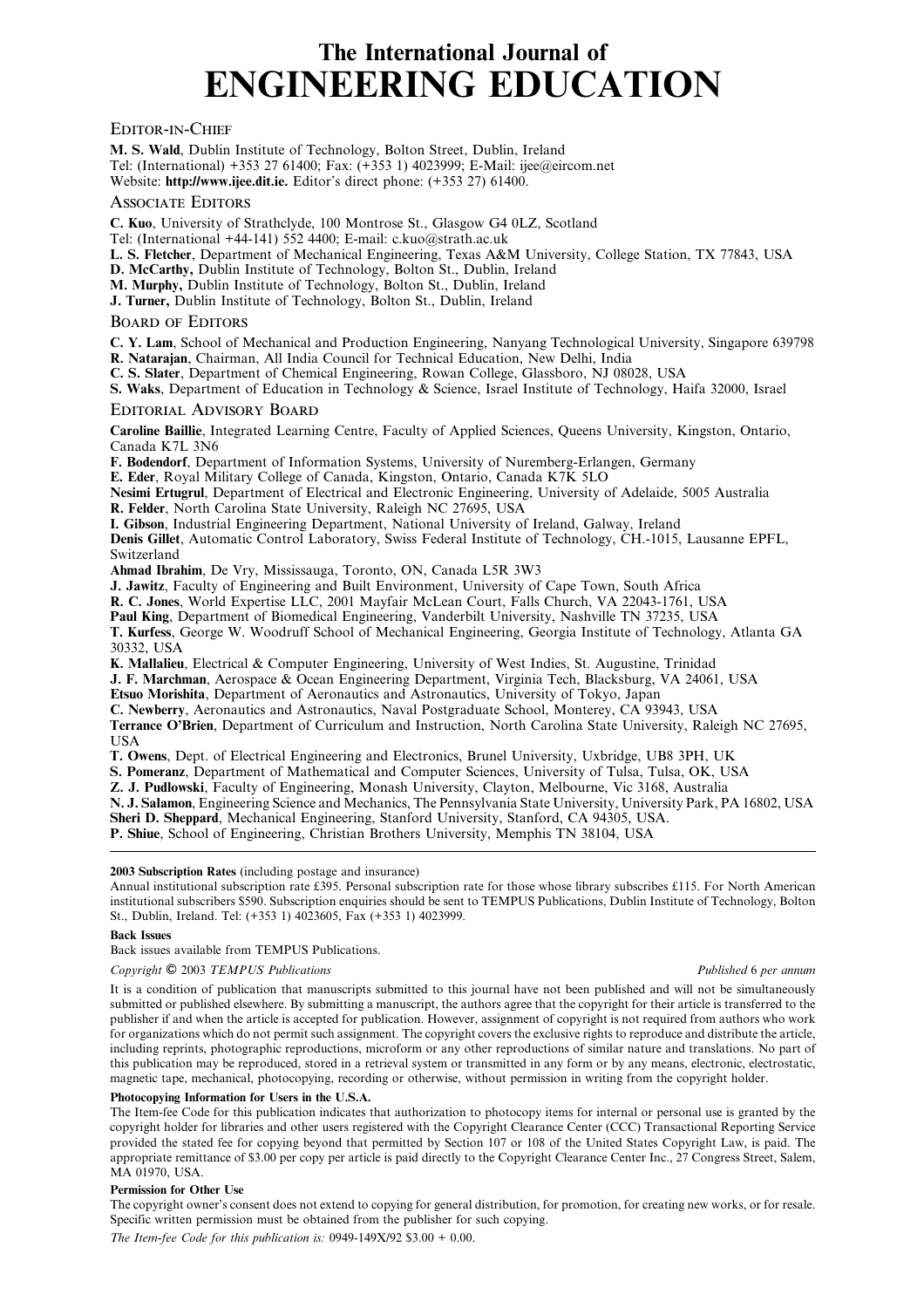# The International Journal of ENGINEERING EDUCATION

#### Aims and Scope

This journal serves as an international interdisciplinary forum and source of reference for engineering education. A balance between papers on developments in educational methods and technology, case studies, laboratory applications, new theoretical approaches, educational policy and survey papers is aimed for. Comprehensive coverage of new education schemes and techniques makes the journal a unique source of ideas for engineering educators who are keen to keep abreast with latest developments in educational applications in all fields of engineering. The journal will cover engineering education news and open debates on engineering education policy related topics of transnational interest.

Some of the areas covered more extensively in recent issues are: CAD, CAE, computer applications in teaching thermodynamics, materials science, electrical engineering, new courses and curricula, engineering management, control engineering, mechanical engineering, engineering design, student evaluation and institutional accreditation.

Features are a series on world educational systems with reference to engineering and a software survey section. Special issues on topics such as computer-aided engineering, engineering thermodynamics and engineering design are published periodically.

#### NOTES FOR CONTRIBUTORS

Papers for inclusion in the Journal should be submitted in duplicate to the Editor-in-Chief or to the most appropriate member of the Board of Editors or the Editorial Board. The Editor-in-Chief should be informed by the authors of any submission made directly to a member of either Board. The papers should include detailed information on relevance of the material to engineering education. Only papers not previously published will be accepted and, once accepted for the Journal, must not be published elsewhere. Technical Notes, Letters-to-the-Editor and Book Reviews may also be submitted. In addition to the paper in manuscript form papers should also be submitted on a diskette suitable for IBM PC or Apple Macintosh. News items of transnational interest, including courses and workshops, should be submitted to the Editor-in-Chief. Papers and Journal information are available on the World Wide Web on http:// www.ijee.dit.ie

Papers must be submitted in English.

A brief summary (not more than 100 words) of the scope of each paper must be sent with the manuscript.

Authors are requested to submit a brief biograhical sketch of up to 100 words for each author. Biographical sketches will be published with the paper unless requested otherwise.

The text, and as much of the mathematics as possible, must be typed with double spacing and ample margins on successively numbered pages.

The manuscript and diagrams will be discarded one month after publication unless the publisher is requested to return the original material to the author.

All photographs, schematics and diagrams should be referred to as figures and should be numbered consecutively and not included in the typescript. Name(s) of author(s), figure number and an indication of the orientation should be written on the back of each figure. Line diagrams should be drawn clearly in black ink with open lettering and be of sufficiently large size to allow for the necessary reduction. Photographs should be kept to a minimum and submitted as glossy prints. It is preferred to have graphics on diskette in GIF format.

In the interest of economy and in order to avoid the introduction of errors, tables will be reproduced directly from the authors' manuscripts. In case of difficulty please consult the Photoreprographic Unit of your institution. The following points should be observed during their preparation.

- 1. Insert heavy rules at the head and foot of each table, and fine rules below column headings.
- 2. The type should be clear and even.

Captions for figures and tables must be given on a separate sheet and included at the end of the manuscript.

The journal follows Le Système International d'Unités.

All Greek characters and unusual symbols must be identified by name in the margin the first time they appear.

References in the text to published literature should be given by numbers in square brackets on the line and the references should be listed at the end of the paper in numerical order.

Journal references should be arranged thus:

1. L. A. Pipes, Matrix analysis of heat transfer problems. J. Franklin Inst. 263, 195–206 (1957).

Book references should be given as:

2. P. H. Parkin and H. R. Humphreys, Acoustics, Noise and Buildings, p. 84. Faber, London (1961).

Abbreviations of journal titles will follow World List of Scientific Periodicals.

Proofs will be sent to the first-named author for correction, unless otherwise specified. Corrections must be restricted to printer's errors only. Other than these, any substantial changes may be charged to the author.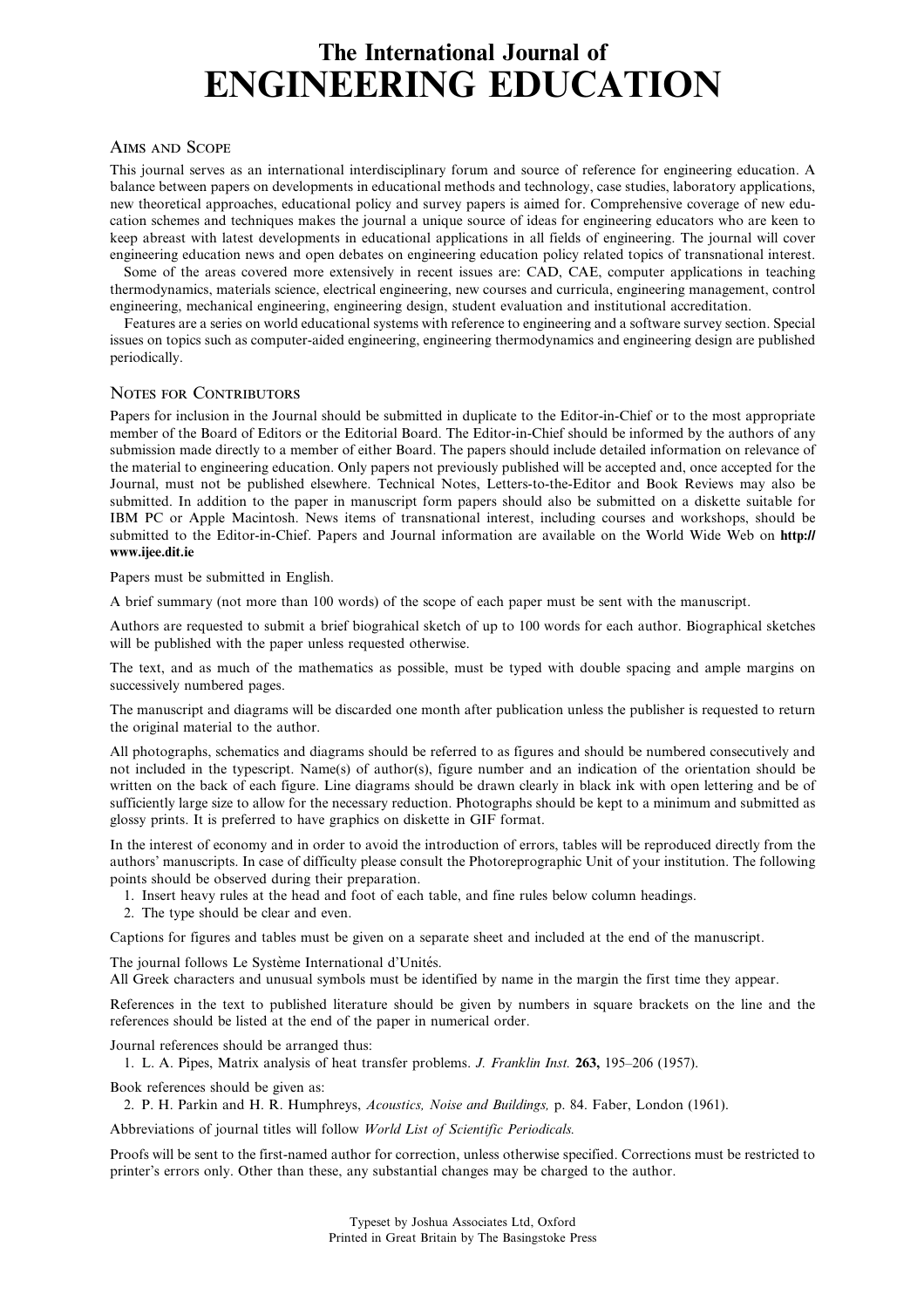Vol. 19, No. 5, pp. 655–766 **INT. J. ENGINEERING EDUCATION** 2003